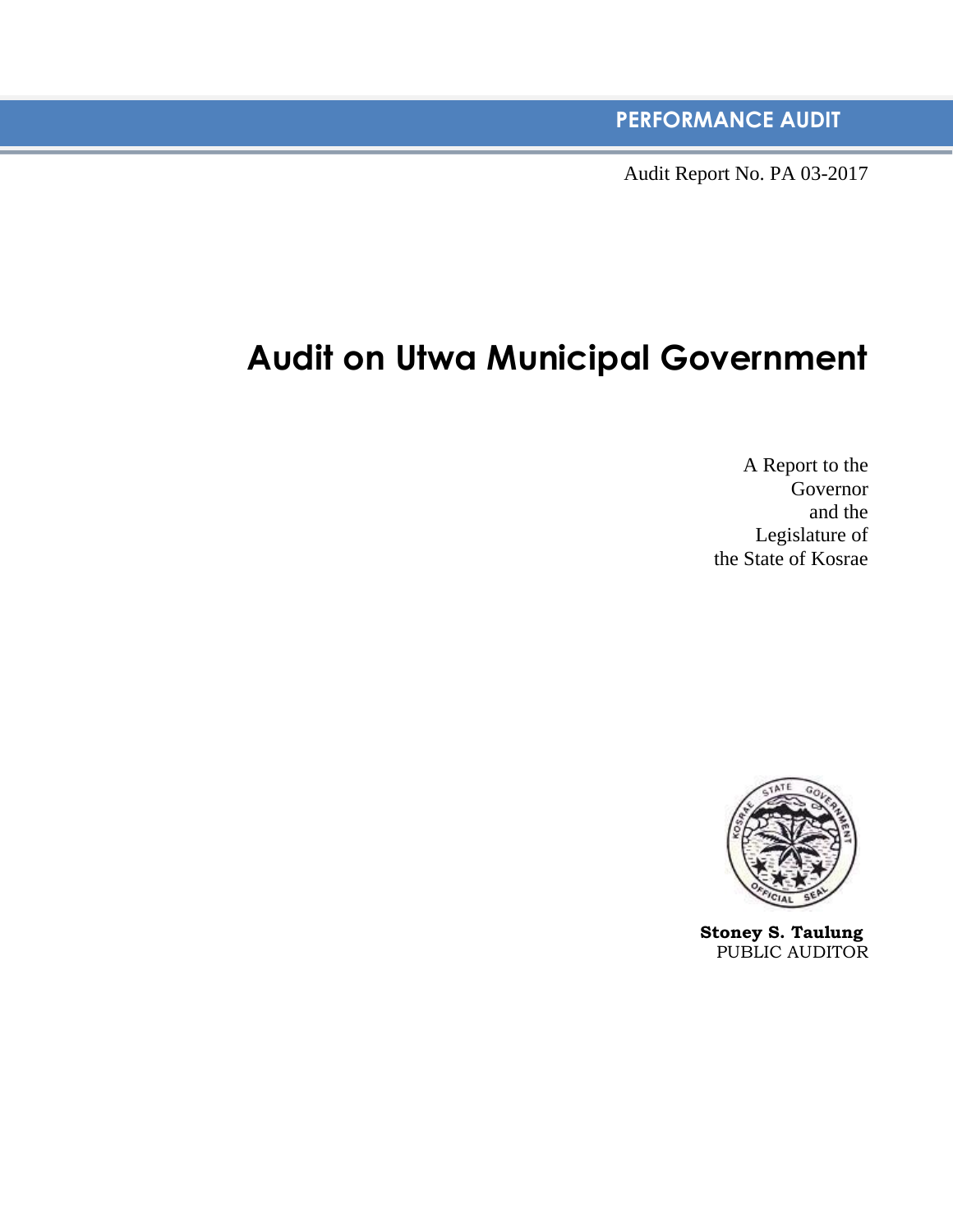

## **GOVERNMENT OF KOSRAE** OFFICE OF THE PUBLIC AUDITOR POST OFFICE BOX 727 KOSRAE, FEDERATED STATES OF MICRONESIA 96944 TELEPHONE: (691) 370-3440, FACSIMILE: (691) 370-3443

November 21, 2017

The Honorable Governor, Lyndon H. Jackson The Honorable Speaker, Tulensa W. Palik The Honorable Members,  $11<sup>th</sup> Kosrae State Legislature$ Kosrae State Government Kosrae State, Federated States of Micronesia 96944

#### **Re: Performance Audit on Utwa Municipal Government**

## **EXECUTIVE SUMMARY**

We respectfully submit this Performance Audit PA 03-2017 on Utwa Municipal Government covering the period of FY 2014-2016.

The objective of the audit was to determine whether (1) Utwa Municipal Government cash receipts and disbursements are properly recorded, accounted for and authorized in accordance with applicable laws and regulations and (2) Utwa Municipal Government has the adequate controls in place to safeguard its assets against loss, waste, and misuse.

The audit was performed in accordance with auditing standards generally acceptable in the United States of America and the standards applicable to performance audits contained in Government Auditing Standards, issued by the Comptroller General of the United States. The audit was also conducted pursuant to Title 10 Chapter 4 of the Kosrae State Code. Furthermore, Utwa Financial Management Act was use as the criteria for compliance.

With reference to the specific objectives, we noted the following (1) Utwa Municipal Government was not able to provide adequate documentation of its disbursements for the period covered (2) Collections and other funds received to include revenue shares and state appropriations for the period covered were not recorded (3) Checks issued payable to cash and; (4) Municipal properties and assets were not accounted for.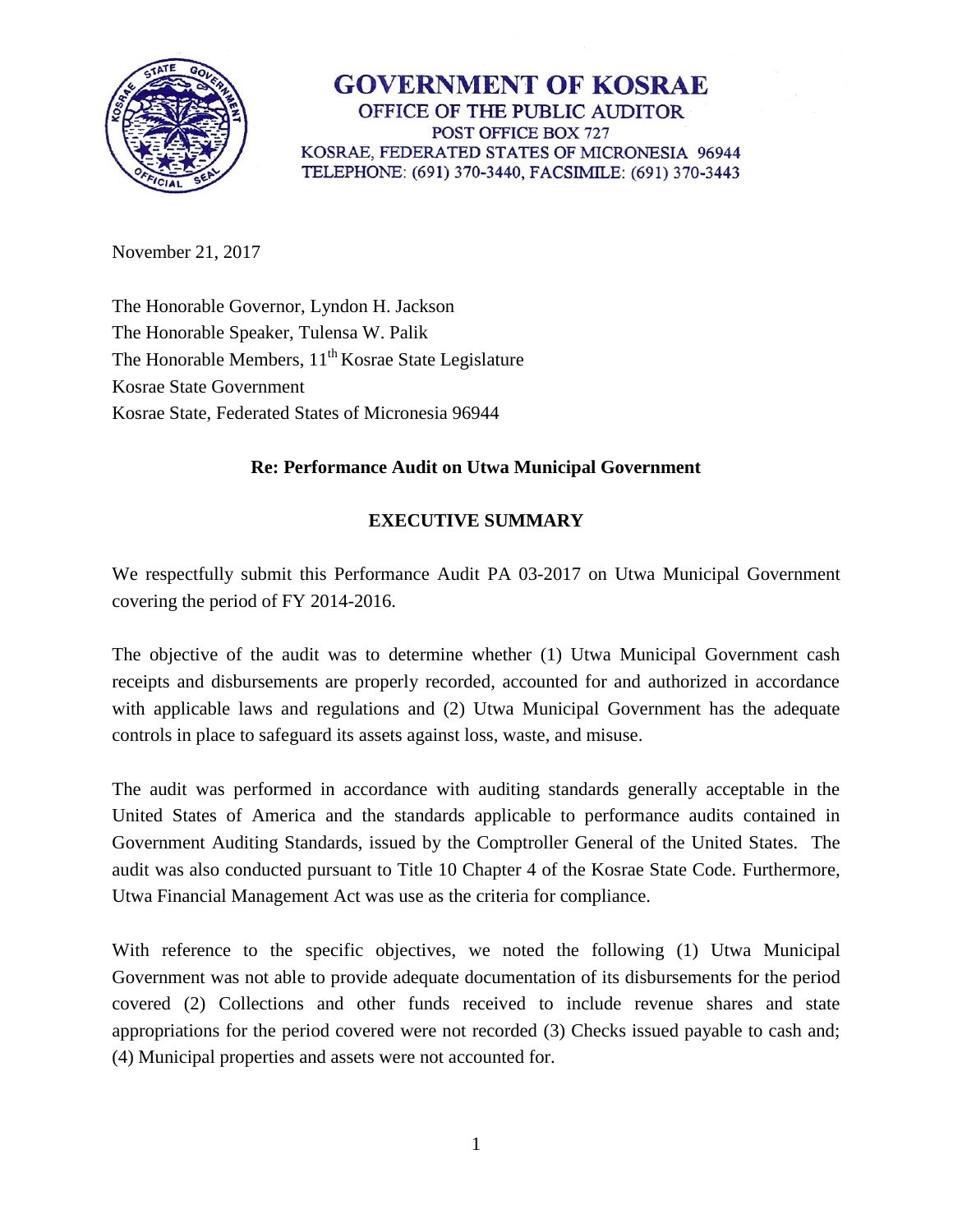Based on the foregoing findings, we recommend (1) that all supporting documents for disbursements be verified, approved, and filed in every disbursement made (2) that collections received through the use of official receipts and recorded in the cash receipts book (3) that the council pass a resolution to prohibit issuance of checks payable to cash (4) that the Utwa Municipality account and conduct physical inventory of all fixed assets.

Details of our examination are discussed in the findings and recommendations section of this report.

The Office of the Public Auditor provided draft copies of this report with the Acting Mayor of Utwa Municipal Government and the Chairman of Utwa Municipal Council for review and comment on November 16, 2017. Attached with the report as annex 1 is the Utwa Municipal Government management respond dated November 21, 2017.

Respectfully submitted,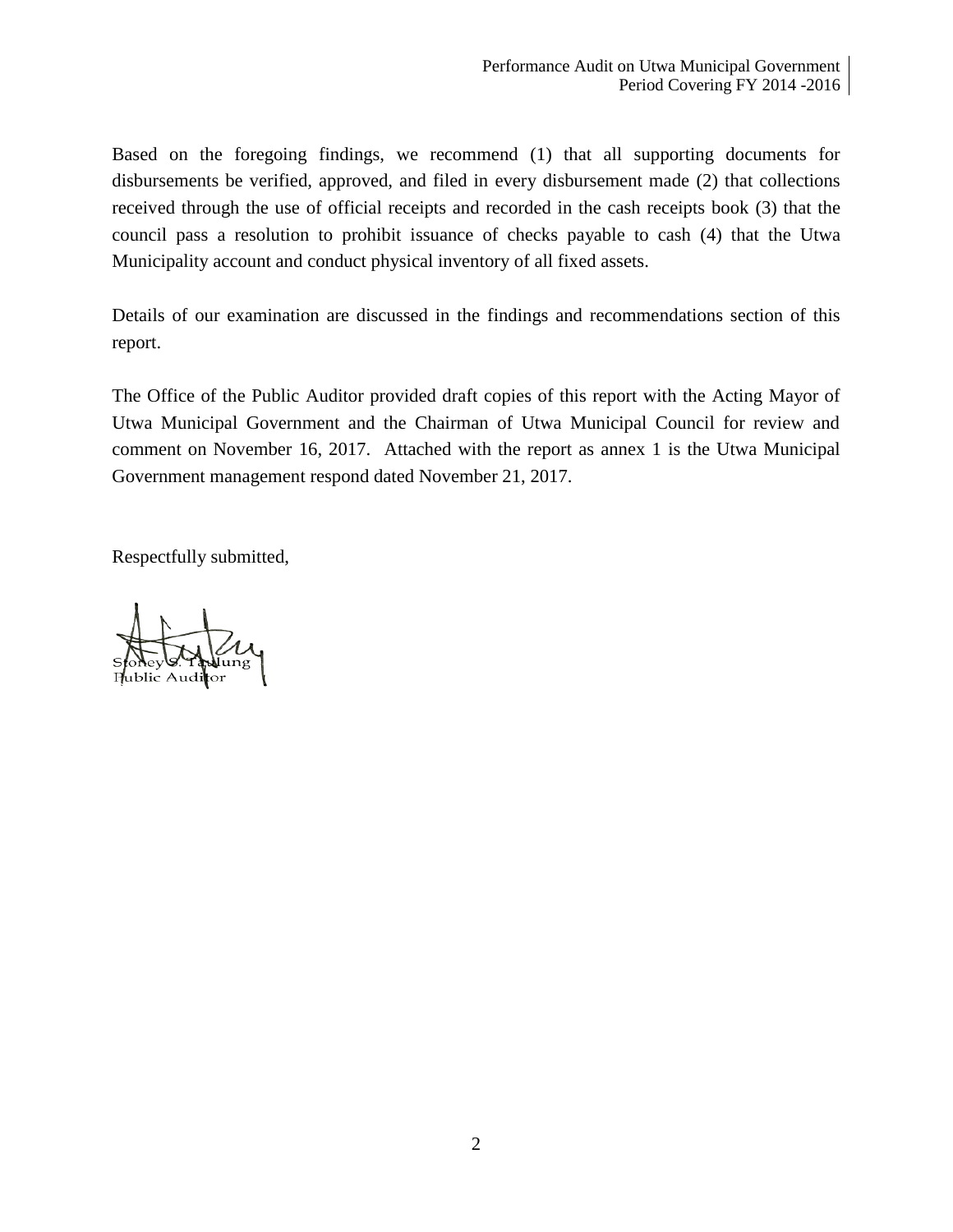## **TABLE OF CONTENT**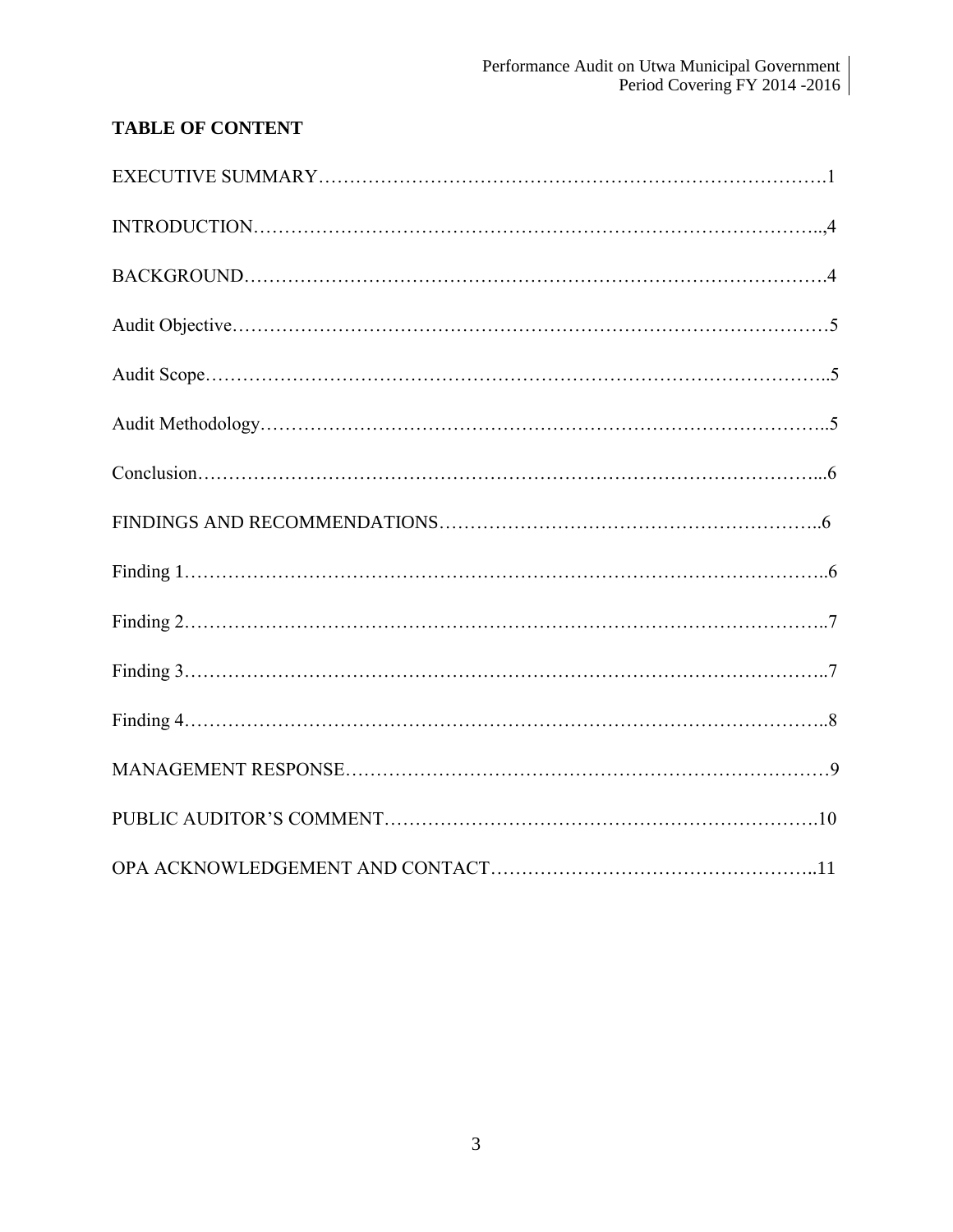### **INTRODUCTION:**

The Kosrae State Office of the Public Auditor (OPA) received a request from Utwa Municipal Council as Resolution No. 16-01 to conduct an audit on Utwa Municipal Government in compliance with laws, regulations, and policies on the operational and financial activities.

#### **BACKGROUND**

Utwa is one of the four municipalities of Kosrae. The municipal governments are provided for in Title 8 of the Kosrae State Code. The Utwa Municipality has a charter, which provides for the structure and operation of a democratic government and other matters within its jurisdiction in a manner consistent with the law. The charter of a municipality remains in effect until amended or repealed. If a charter provision is inconsistent with a higher provision of law, the higher provision substitute for the charter provision. An affirmative referendum vote shall amend, repeals, or adopts a new charter. If not, ordinance may establish a procedure.

Like the other municipalities, Utwa Municipal Government has three branches of government and they are; the Executive, the Legislative, and the Judiciary. The executive authority of Utwa Municipal Government shall be vested in the Mayor. The Mayor shall be elected by majority of the qualified voters of the municipality at a general election. Mayor serves a term of 2 years and is responsible for the execution of ordinance and other functions established under the Utwa Constitution.

The legislative authority of Utwa Municipal Government is vested in the Municipal Council. The Council shall be composed of 5 members, who shall be elected every 2 years at the general election by the qualified voters of Utwa Municpal Government. It is the responsibility of the Council to set, provide policies and guidelines through the office of the mayor.

The Utwa Municipal Government has its own Manual of Administration. UMG's Manual of Administration was updated and in effective in October 2005. The manual is designed to provide policy and guidelines for the operation of Utwa Municipal Government. It contains policies for employment, personnel management, and related administrative functions. This manual is subject to change by the office of the Mayor but must have prior approval by the Utwa Municipal Council.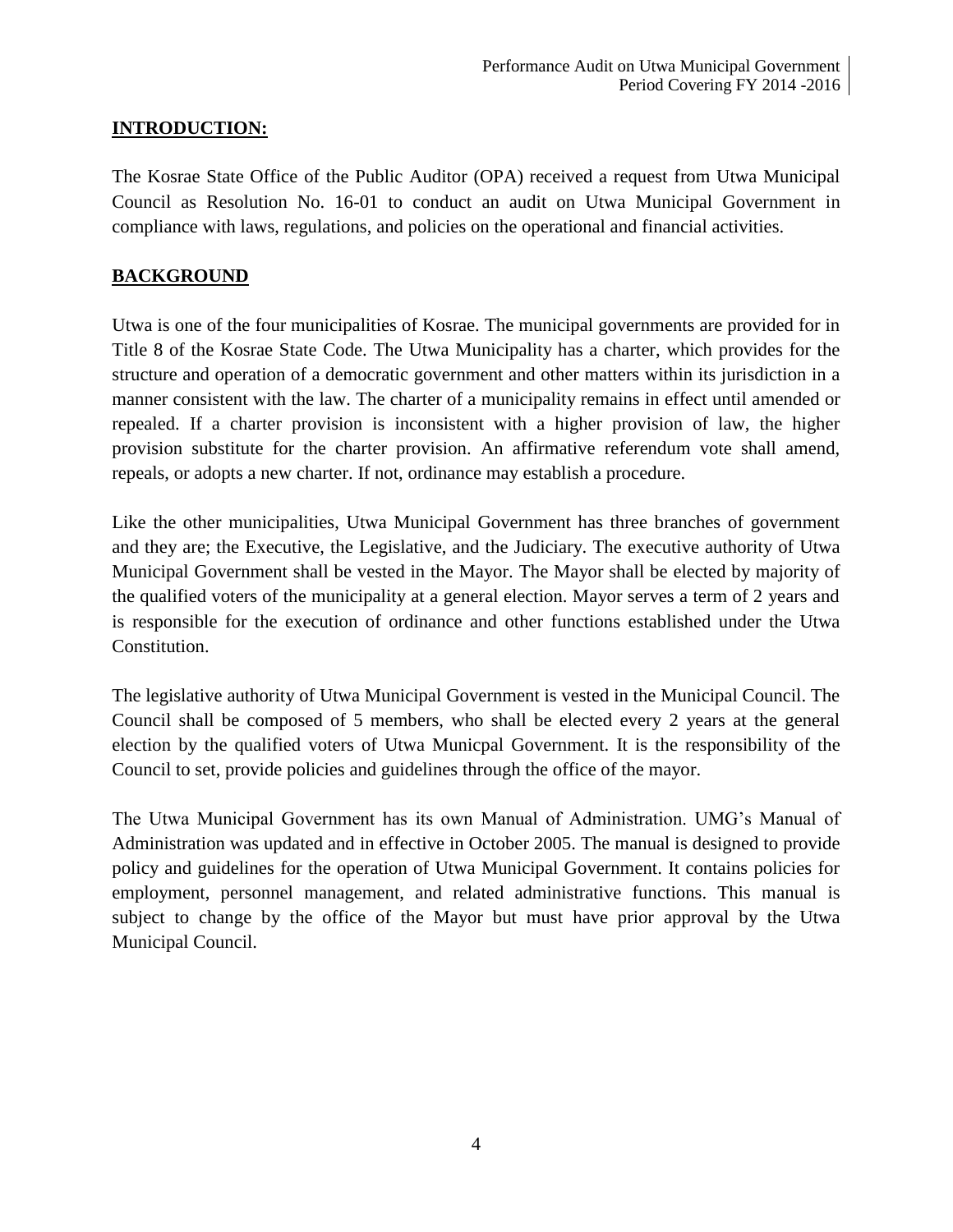### AUDIT OBJECTIVE

The objectives of our audit are the following:

- 1. To determine whether Utwa Municipal Government cash receipts and disbursements are properly recorded, accounted for and authorized in accordance with applicable laws and regulations;
- 2. To determine whether Utwa Municipal Government has adequate controls in place to safeguard its assets against loss, waste, and misuse.

### AUDIT SCOPE

The audit covered fiscal years ended September 30, 2014 through 2016. We have summarized all the disbursements for the period and noted incompleteness of documents submitted for review and evaluation. However, we examined available receipts and disbursements for the period covered. We gathered information from the office of Utwa Municipal Government and the Department of Administration and Finance. This is the first time an audit has been conducted on Utwa Municipal Government. We conducted the inspections pursuant to Kosrae State Code Title 10, section 4 which stated in part:

"(a) The Public Auditor shall inspect and audit personally, or by his duly authorized assistants, all account, books, and other financial records of the State Government, to include but not be limited to, every branch, department, office, political subdivision, board, commission, agency, other public legal entity (owned, or partially owned by the state), whether they receive public funds or not, and nonprofit organizations that received public funds from the State Government;

(b) Inspect and audit personally, or by his duly authorized assistants, the fiscal books, records and accounts of all allottees and other custodians of public funds, making independent verification of all assets, liabilities, revenues, expenditures and obligations of the State Government, entities owned in whole or part by the State Government, and agencies of the State Government;

(c) Inspect and audit personally, or by his duly authorized assistant, the fiscal books, records, and other financial records associated with any project, program and activity receiving funding in whole or in part from public funds of the State Government, including the records of any contractor performing public work on a cost-reimbursement-type contract in order to verify the cost charged to the public contractor;

(d) Inspect and audit personally or by his duly authorized assistants, the books, records, accounts, and other financial records associated with business sales that may be used for sales assessment for tax collection purposes"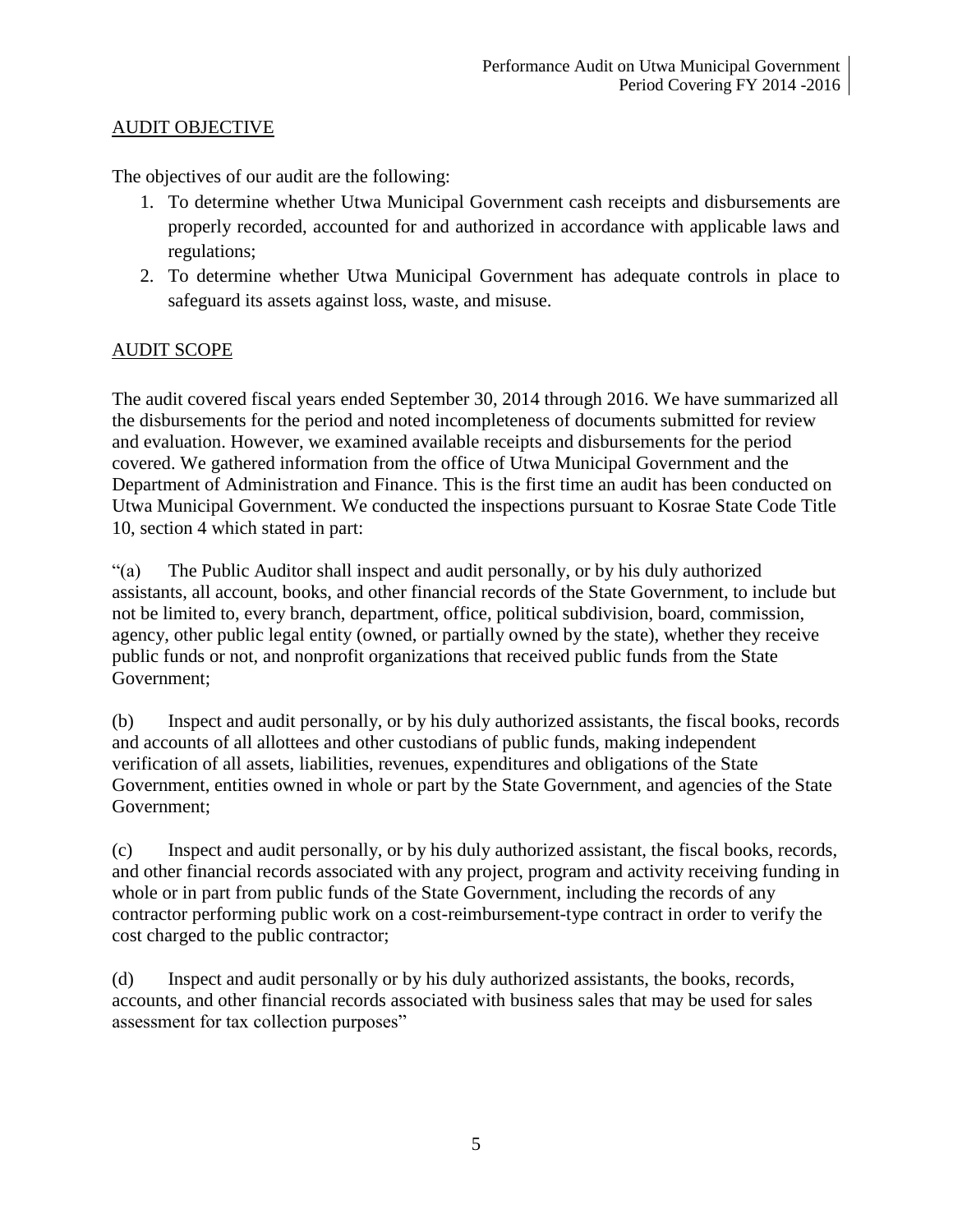#### AUDIT METHODOLOGY

The audit was conducted in accordance with generally accepted government auditing standard (GAGAS). Those standards requires that we plan and perform the audit to obtain, appropriate evidence to provide a reasonable basis for our findings and conclusions based on our audit objectives. We believe that the evidence obtained provides a reasonable basis for our findings and conclusions based on our audit objectives.

In planning our examination, we obtained sufficient understanding of the internal controls that is material to the audit objectives to plan the engagement and design the audit procedures. Based on this assessment, we reviewed documents and records relevant to the project.

We considered compliance to the state laws and regulations to be able to render an opinion to our audit objectives. Our procedures were also designed to identify weaknesses on internal controls that are material to the expression of an opinion to our audit objectives.

Audit procedures included, but were not limited to, interviews of Utwa Municipal Government employees. We also review transaction process and documentation. In addition, we perform assessment on the implementation of a previous audit. The audit criteria used to develop the required audit tests were based on (1) the State Financial Management Regulation (2) the Utwa Financial Management Act and (3) the Utwa Municipal Government Manual of Operation.

## **PRIOR YEAR AUDITS/REVIEWS**

This is the first time that a separate audit / examination was conducted with the Utwa Municipal Government.

#### **CONCLUSION**

Based on the audit objectives, we concluded that:

- 1. Utwa Municipal Government's cash receipts and disbursements of funds were not properly accounted for. Due to absence of required supporting documents we were not able to completely determine whether those were valid and authorized.
- 2. Utwa Municipal Government has inadequate controls in place to safeguard resources against loss, waste, and misuse.

**Finding No. 1 Utwa Municipal Government was not able to provide adequate documentation of its disbursements for the period covered.**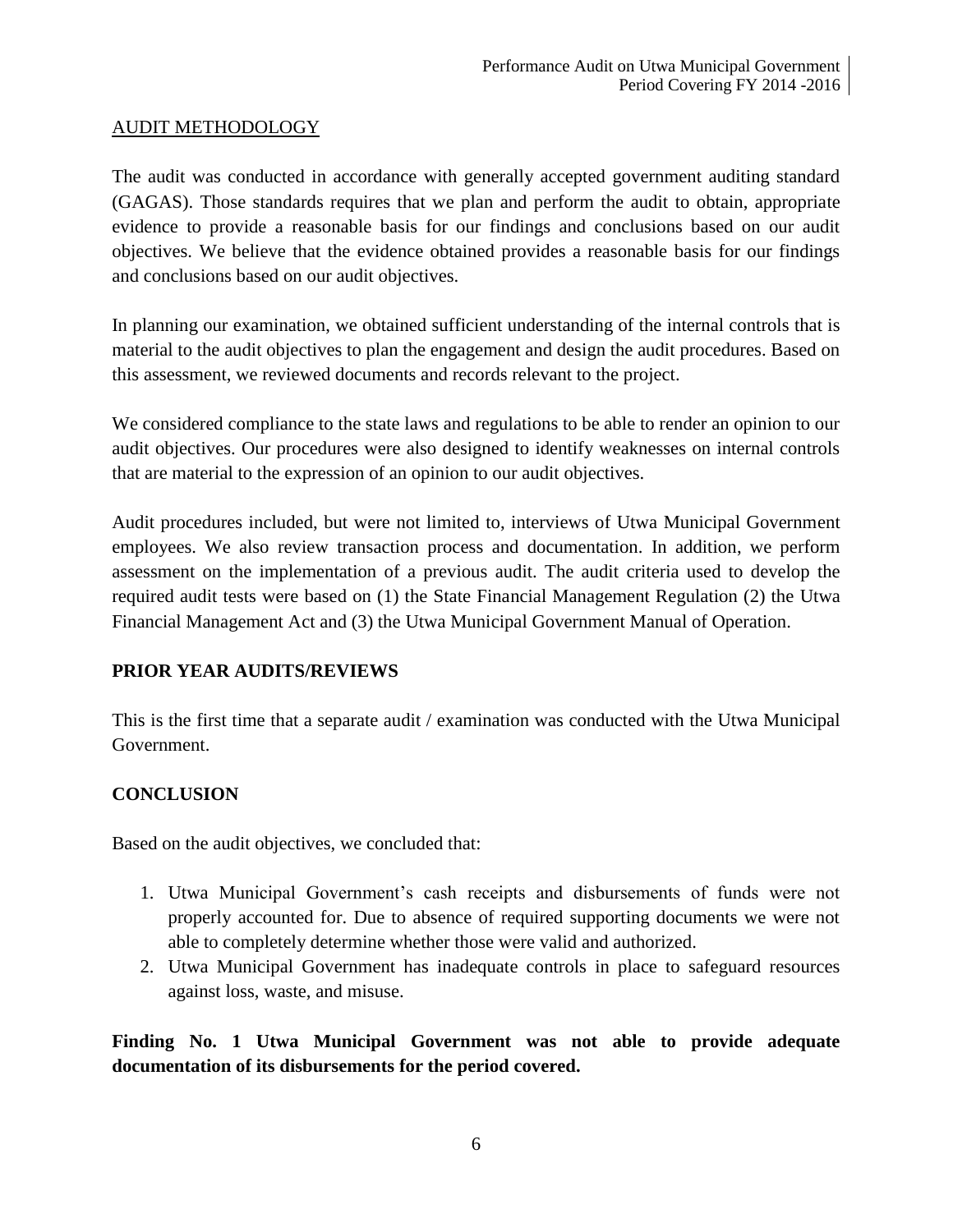### *Finding 1.1 Payroll disbursements and meeting allowances were not adequately supported.*

Based on the documents available in the Municipality, all disbursements were not adequately supported with disbursements documents as to receipts, payroll sheet computations, and minutes of meetings for council meetings.

There was minimal effort in requiring and filing required documents in every disbursement of fund. The management did not practice systematic and organized filing of disbursement documents.

As a result, the auditors were unable to determine whether funds disbursed were legal or authorized. Loss of government funds for unauthorized disbursements is highly possible.

**Recommendation:** We recommend the management that all supporting documents for disbursements be verified, approved, and filed in every disbursement made. A pre-numbered disbursements voucher will be helpful in every disbursement documenting the purposes of disbursements, approvals, availability of funds, and to list other supporting documents included in the disbursements. This voucher will be filed chronologically by attaching the supporting documents such as receipts, payroll sheet computations, minutes of council meetings, and other documents necessary. In addition, we recommend that a disbursement ledger be maintained and kept up to date.

## **Finding No. 2. Collections and other funds received to include revenue shares and state appropriations for the period covered were not recorded.**

Based on available bank statements and documents provided by the municipality, we have noted that collections were not receipted and recorded for the period under examination. Utwa Municipal Government did not record, document, and log collections during examination period. Although we have noted copies of deposit slips showing collections, however those were not receipted and identified as to the nature of collection.

In addition, funds received from the state revenue and appropriations were not recorded in the books of account of the municipality.

Management did not consider documenting collections received through the use of official receipts and recording of funds received from the state government. Funds that were not logged and receipted are more vulnerable to misappropriation.

**Recommendation:** We strongly recommend that collections be receipted using an official receipt and recorded in the cash receipts book. Funds received from state government through appropriations should be recorded in the Utwa Municipal books of accounts.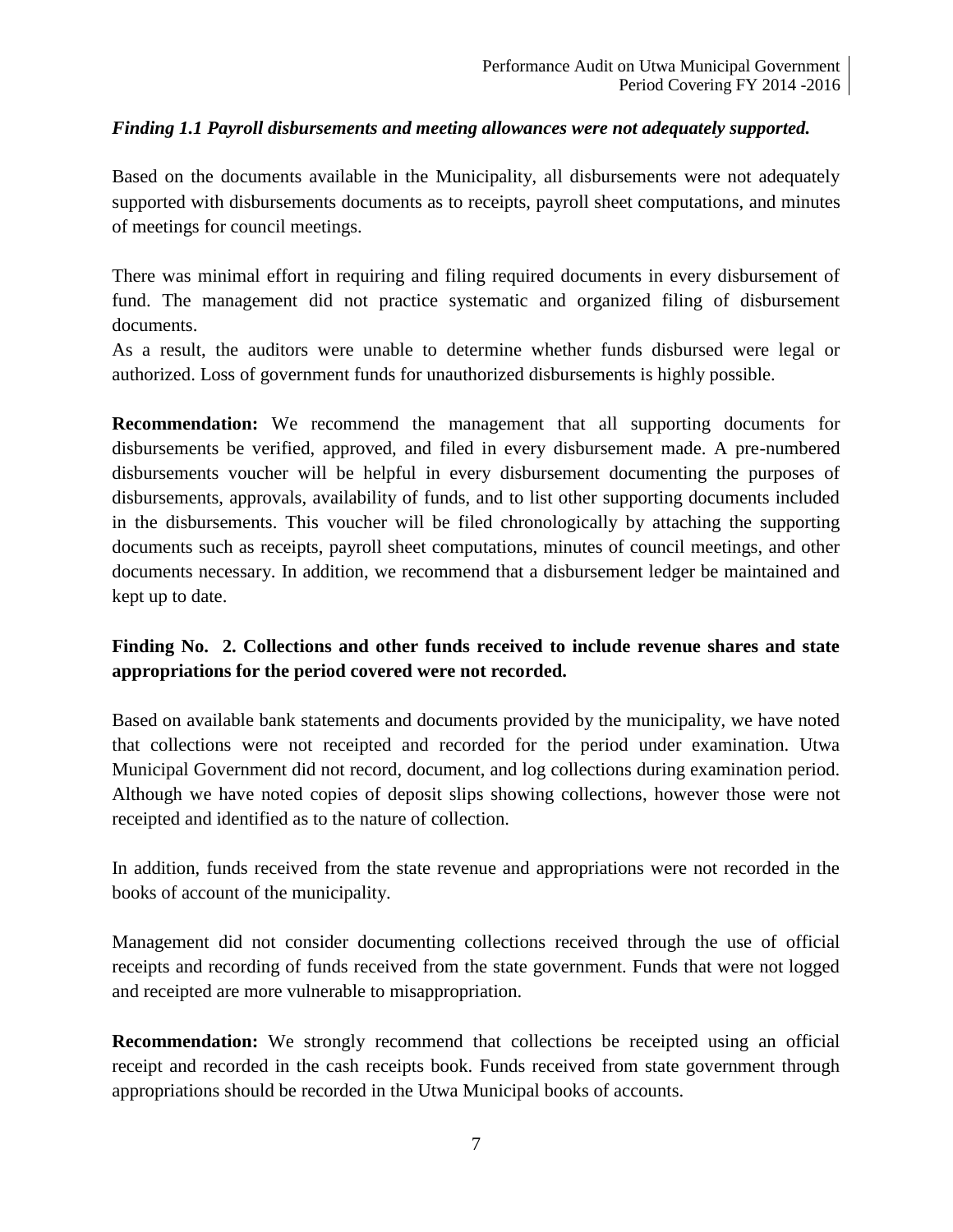#### **Finding No. 3 Checks issued payable to cash.**

Based on our review of the disbursements and copies of checks issued for the period covered, we noted that there were checks issued payable to "cash". Supporting documents were not available in the municipality.

Best practice of strong internal control procedure over check disbursements suggest that no checks should be made "payable to cash". The management was not able to realize the importance of prohibiting issuance of checks payable to cash and bearer. With this, risk of fund misappropriation is very high.

**Recommendation:** We strongly recommend that the council pass a resolution to prohibit issuance of checks payable to cash.

#### **Finding No. 4 Municipal properties and assets were not accounted for.**

The municipality did not account for its fixed assets nor was a physical inventory conducted. There was no schedule/list of fixed assets and properties during period of examination.

There has been a minimal effort on the part of the management to impose the requirements inventory and tracking of all properties. Proper monitoring of these assets cannot be easily performed.

**Recommendation:** We recommend that the Utwa Municipality account and conduct physical inventory of all fixed assets.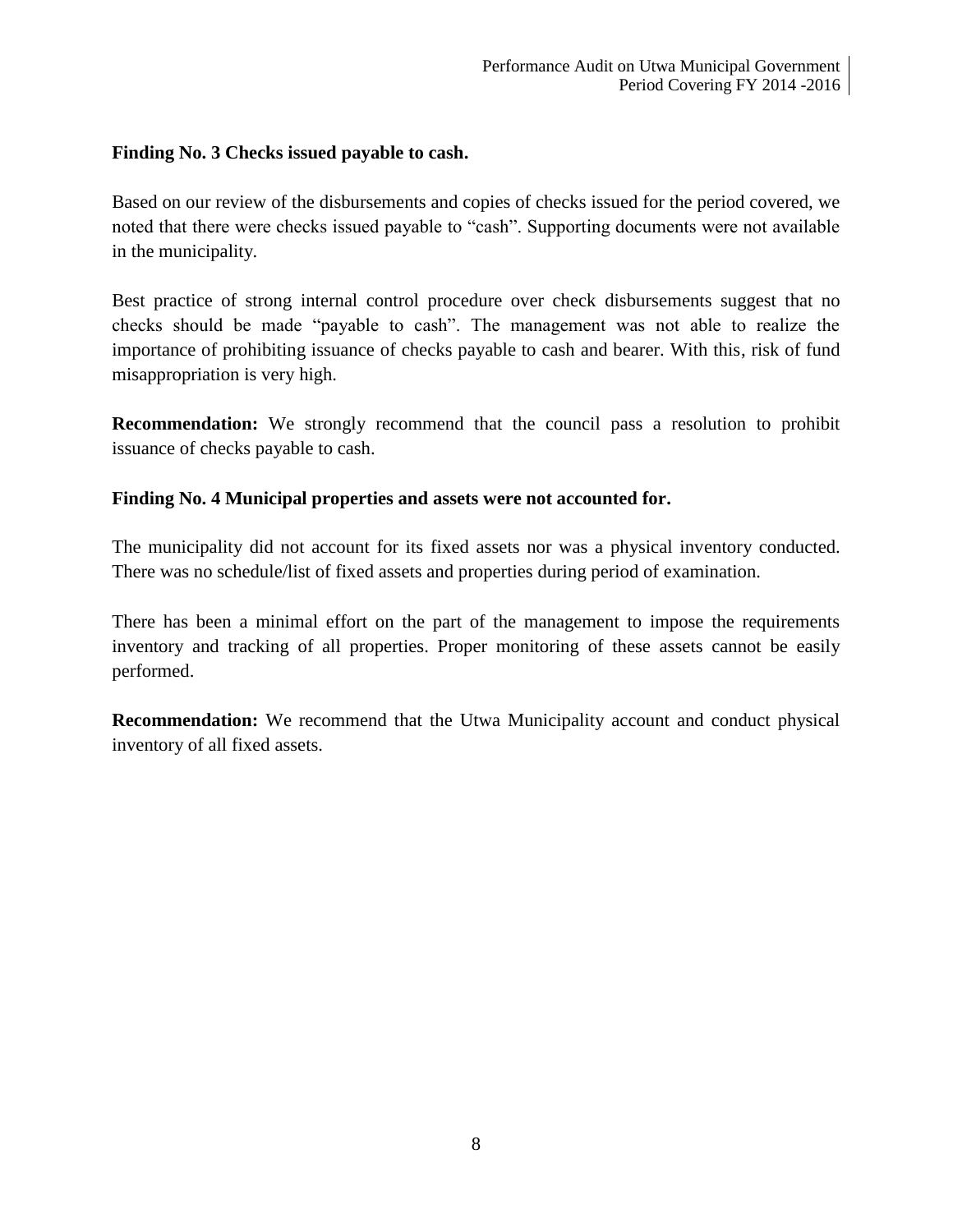## **Management Letter Response**:

|                                                   | Phone: (691) 370-3207<br>Andy J. Andrew<br>Bernis B. Nena<br><b>Bruce N. Andrew</b><br>Verneth S. Waguk<br>Larry R. Alik                                                        |
|---------------------------------------------------|---------------------------------------------------------------------------------------------------------------------------------------------------------------------------------|
| Office of the Council<br><b>CHAIRMAN</b>          | <b>VICE CHAIRMAN</b><br>CHAIRMAN - W&M<br>CHAIRMAN - J&GO<br>CHAIRMAN - R&D<br>CHAIRMAN - HESA                                                                                  |
| November 21, 2017                                 |                                                                                                                                                                                 |
|                                                   |                                                                                                                                                                                 |
| Mr. Stoney S. Taulung<br><b>Public Auditor</b>    |                                                                                                                                                                                 |
| Kosrae State Government                           |                                                                                                                                                                                 |
| Tofol, Kosrae FM 96944                            |                                                                                                                                                                                 |
| Dear Mr. Taulung,                                 |                                                                                                                                                                                 |
|                                                   | Pain Kom! I hope this short letter finds you in good health and high spirit.                                                                                                    |
|                                                   | Please accept my apology for not responding immediately after your request to release the Audit Report                                                                          |
|                                                   |                                                                                                                                                                                 |
|                                                   | your good office had worked on for the Utwe Municipal Government (UMG).<br>Anyhow, I am writing to once again, and kindly ask that you go ahead and release the Audit Report to |
| Kulo.                                             | appropriate offices deserve in getting a copy of such report.                                                                                                                   |
| wer                                               |                                                                                                                                                                                 |
| Andy J. Andrew                                    |                                                                                                                                                                                 |
| Chairman, 16 <sup>th</sup> Utwe Municipal Council |                                                                                                                                                                                 |
|                                                   |                                                                                                                                                                                 |
|                                                   |                                                                                                                                                                                 |
|                                                   |                                                                                                                                                                                 |
|                                                   |                                                                                                                                                                                 |
|                                                   |                                                                                                                                                                                 |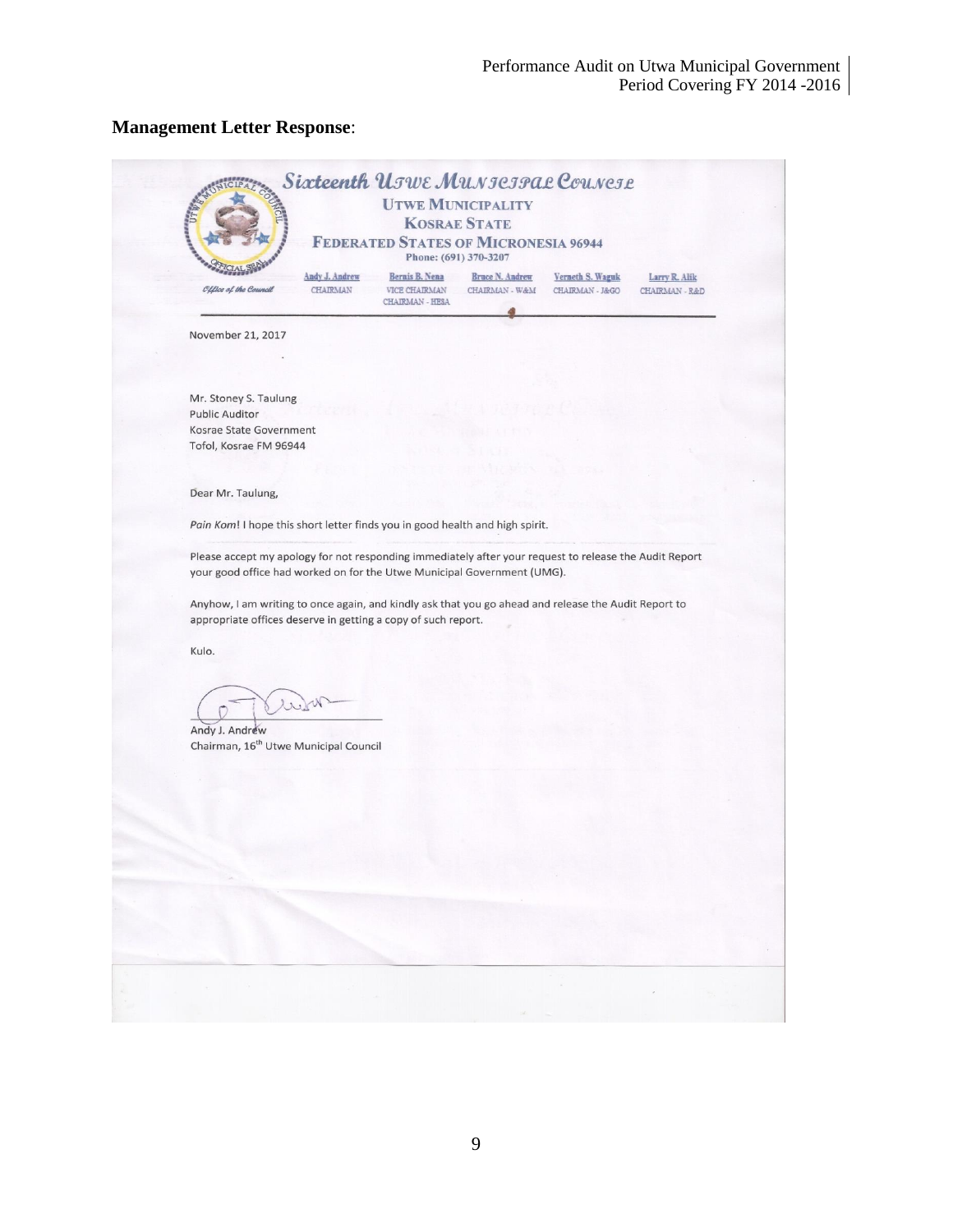#### **PUBLIC AUDITOR'S COMMENTS**

We would like to extend our appreciation to the Utwa Municipal Government for their cooperation and assistance throughout the course of our audit.

In compliance with government auditing standards, a copy of this draft report was shared with the Acting Mayor and Chairman of the UMG Council to provide response to the findings.

In addition to providing copies of this report to the Mayor, Chairman of the Council and Council Members, we also extend copies to the following officials:

- 1. Governor, Kosrae State
- 2. Speaker, 11th KSL
- 3. Members of the 11th KSL
- 4. Chairman, Kosrae Delegation to Congress
- 5. Chief Clerk, Kosrae State Court
- 6. V6AJ Radio
- 7. Attorney General, Kosrae State

If there are any questions and concerns regarding this report, please contact the Office of the Public Auditor.